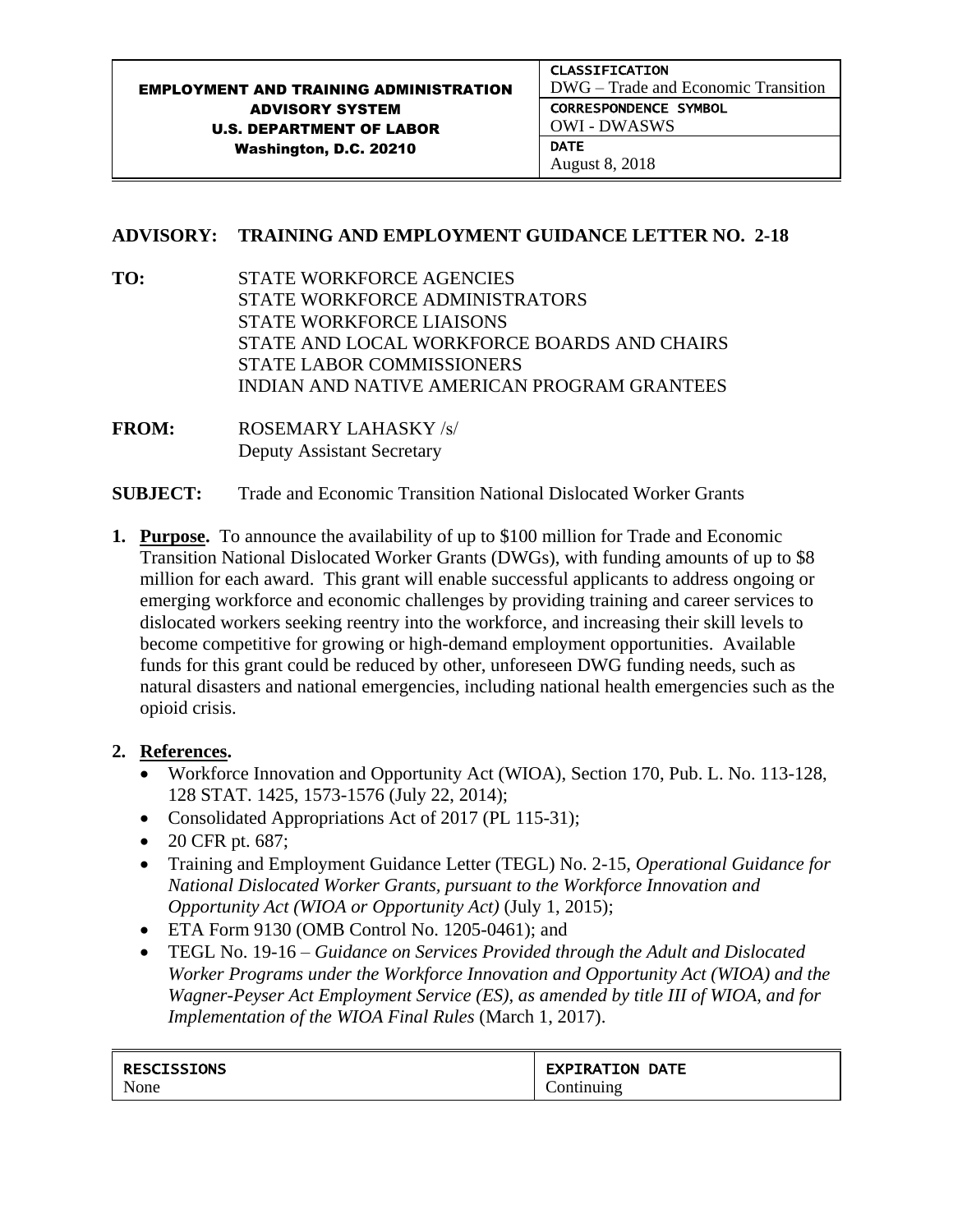**3. Background.** Trade and Economic Transition (Economic Transition) DWGs are offered under the Workforce Innovation and Opportunity Act (WIOA) National Dislocated Worker Grant program. The funding is authorized under Section 170 of WIOA and administered according to 20 CFR part 687.

Under WIOA Section 170(b), Employment Recovery DWGs, such as the Economic Transition DWG, generally provide resources to states and other eligible applicants to provide employment and training assistance to workers affected by major economic dislocations. The Consolidated Appropriations Act of 2017 (PL 115-31), which appropriates the funds being used for Economic Transition DWGs, includes statutory language specifying that these grants are available to address cases where there are worker dislocations across multiple sectors or across multiple local areas.

Consistent with the appropriation, Economic Transition DWGs are intended to allow eligible applicants to implement innovative training and employment services to help address dislocations that can be traced to broader workforce needs or economic changes that could reach across multiple sectors, including those in reaction to changes in trade policy. Economic transformation has created new and exciting opportunities for American workers, but has also resulted in worker dislocations. For example, increased automation and global economic pressures have threatened traditional jobs and careers. In many cases, mature workers<sup>1</sup> in the middle or later stages of their careers have been disproportionately impacted by these changes.

The Economic Transition DWG allows grantees to take a holistic approach in addressing economic and workforce challenges that may not be limited to one employer, one industry, or one geographic area. Evidence shows that providing laid-off workers with intensive employment services can improve their re-attachment to the labor force, with positive outcomes in employment and earnings.<sup>2</sup> Evidence further suggests that training is most effective when it is closely related to an identified job or occupation.<sup>3</sup> Accordingly, a successful applicant will align with these findings by demonstrating that it has suffered significant worker dislocations stemming from a broader Economic Transition, and that it will deploy innovative career and training services that move dislocated workers into indemand careers or professional areas that could improve the long-term economic or workforce health of the applicant's selected geographic areas.

The deadline for all Economic Transition DWG application packages filed in response to this TEGL through [www.grants.gov](https://www.grants.gov/) is September 7, 2018 at 11:59:59 P.M. EDT.

**4. Goals of Economic Transition DWGs.** In awarding Economic Transition DWGs, the Employment and Training Administration (ETA) will use its discretion under WIOA to

<sup>2</sup> Providing Public Workforce Services to Jobseekers: 15-month Impact Findings on the WIA Adult and Dislocated Worker Programs. Mathematica. November 8, 2016. Available at [https://wdr.doleta.gov/research/FullText\\_Documents/ETAOP-2016-04\\_15-Month-Impact-](https://wdr.doleta.gov/research/FullText_Documents/ETAOP-2016-04_15-Month-Impact-Report-%28accessible%20pdf%29.pdf)[Report-%28accessible%20pdf%29.pdf](https://wdr.doleta.gov/research/FullText_Documents/ETAOP-2016-04_15-Month-Impact-Report-%28accessible%20pdf%29.pdf)

<sup>÷,</sup>  $1$  For the purposes of this TEGL, this term refers to workers 40 years of age and older

<sup>&</sup>lt;sup>3</sup> What Works in Job Training: A Synthesis of the Evidence. July 22, 2014. Available at <https://www.dol.gov/asp/evaluation/jdt/jdt.pdf>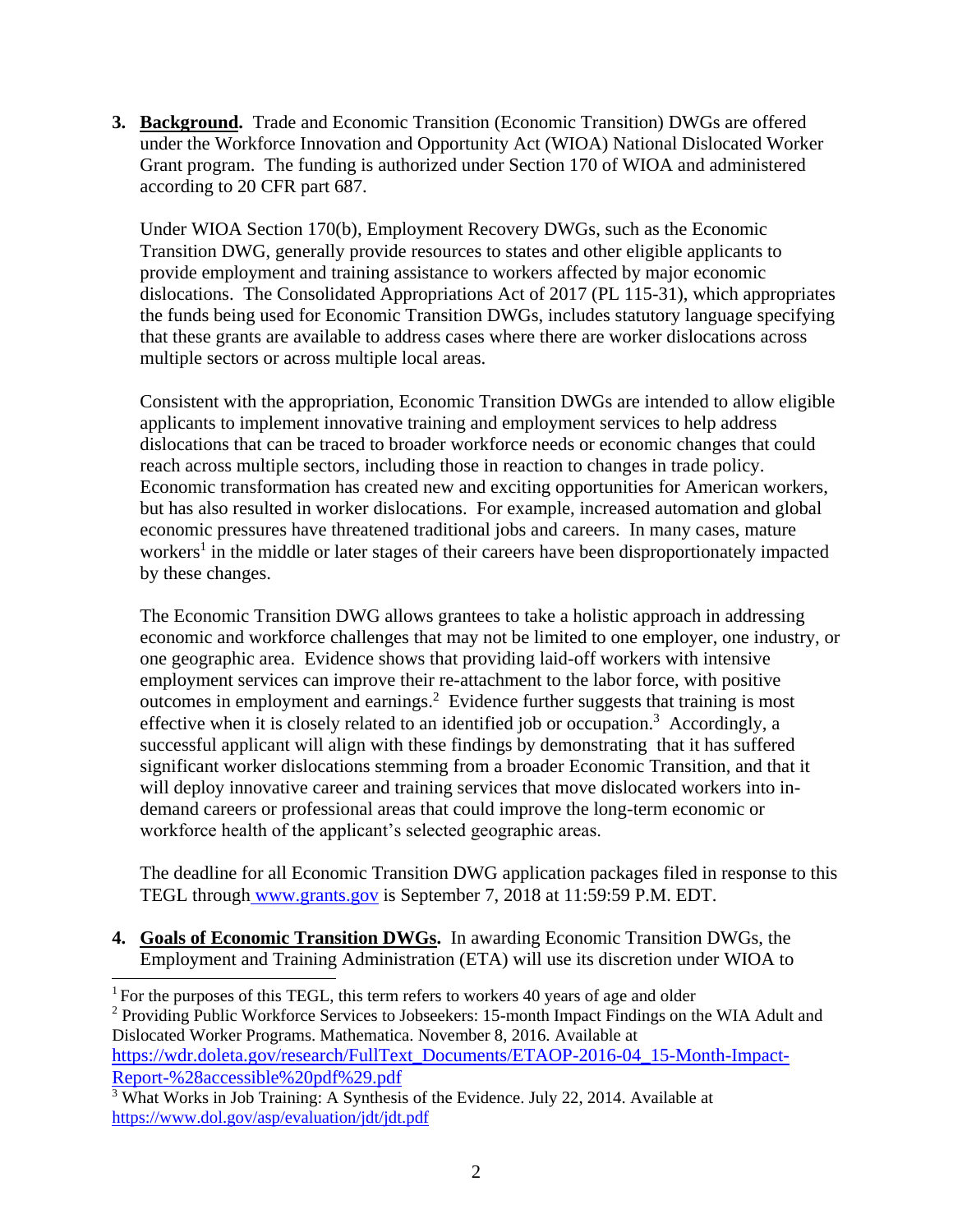prioritize projects that respond to large-scale and largely unaddressed 21<sup>st</sup> Century economic and workforce challenges by helping move the workforce into  $21<sup>st</sup>$  Century professions. This section provides an overview of the requirements to apply for an Economic Recovery DWG. Section 8 below describes how applicants will meet these requirements in submitting an application.

To receive an Economic Transition DWG, applicants first must show they qualify by documenting that they have been affected by an Economic Transition and have significant worker dislocations. For the purposes of this TEGL, an "Economic Transition," as described in Section 8 below, is a far-reaching economic or workforce trend or event, beyond the operating conditions of one employer, which has caused a significant worker dislocations in a stated geographic area. "Significant worker dislocation" generally is either a dislocation that affects 50 or more workers, or a dislocation that an applicant can demonstrate is significant for a particular geographic area. More information on how applicants must show significant worker dislocations is in Section 8 below.

ETA has identified three types of Economic Transitions that, if appropriately documented in an application, qualify an applicant for DWG funds under this TEGL:

- job loss or employer/industrial reorganization due to trade or automation;
- the loss, significant decline, or major structural change/reorganization of a primary or legacy industry in a regional economy, such as the manufacturing downturn due to technological advances, impacts on the agricultural industry due to trade, or other economic trends; or
- other Economic Transition or stagnation that may disproportionately impact mature workers, putting them at risk for extended unemployment, lower wages, underemployment, and more.

While not an exclusive list, the following are examples of fundable activities:

- training and employment activities that result in the preparation or placement of workers in professional areas in fast-developing employment sectors;
- training that prepares an applicant's workforce to participate in infrastructure-building projects, including, but not limited to the development and redevelopment of transportation and communications system. However, Economic Transition DWG funds may not be used to pay for infrastructure projects or to create temporary jobs supporting infrastructure projects; or
- training and career activities that result from regional economic strategies.<sup>4</sup>

# **5. Eligibility.**

÷,

a. **Eligible Applicants**.

Under 20 C.F.R. 687.120(a), the following entities are eligible for Economic Transition DWGs:

- i. states or outlying areas, or a consortium of states;
- ii. Local Workforce Development Boards (WDBs), or a consortium of WDBs;

<sup>4</sup> While ETA encourages partnership and coordination with other organizations to achieve the goals of the project, funds from the Economic Transition DWG may not be used to pay the costs of strategic planning, partnership development, or related activities.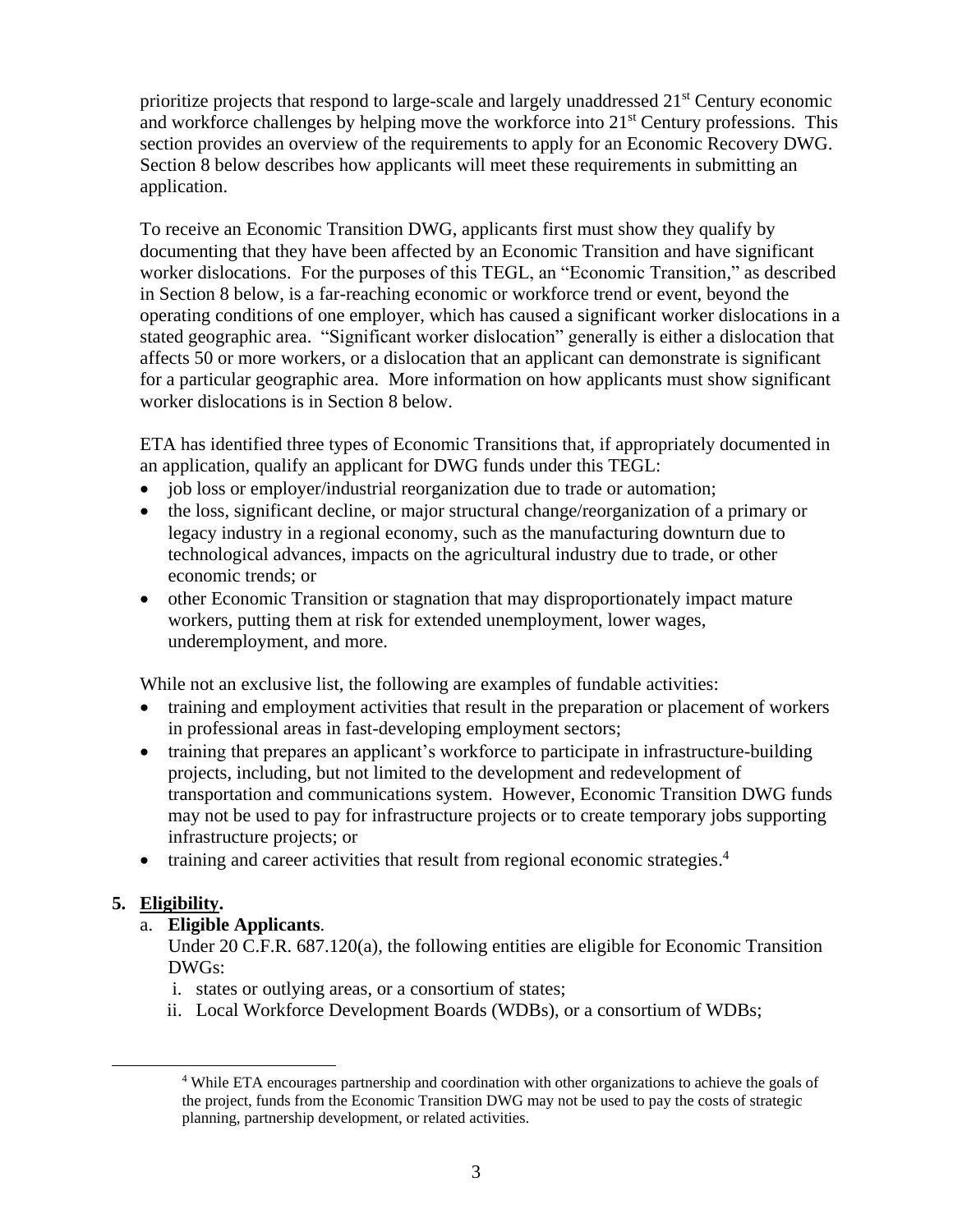- iii. an entity described in Section 166(c) of WIOA (relating to Indian and Native American programs);
- iv. Other entities determined to be appropriate by the Governor of the state or outlying area involved. To demonstrate that a Governor has determined the entity appropriate to be a grantee under this TEGL, such an applicant must attach a signed letter from the Governor, on official letterhead, identifying the organization and indicating why the Governor has determined it appropriate to carry out an Economic Transition DWG. The entity must consent, in its completed Project Synopsis Form (Attachment A) or written proposal, that it will arrange a method of reporting performance data prior to the receipt of any grant funds.
- v. Other entities that demonstrate to the Secretary the capability to respond effectively to circumstances relating to particular dislocations. To demonstrate its capability to the Secretary, such an applicant must submit documentation of no more than five pages, not counting toward any other page limitations in this document, that the applicant has:
	- 1. expertise with systemic economic issues;
	- 2. expertise with workforce development or training;
	- 3. the geographic or administrative reach to handle large-scale workforce issues like Economic Transitions, as the term is defined in Section 3 above;
	- 4. financial and administrative capability to administer a federal grant;
	- 5. a letter of support for its Economic Transition DWG application from its state workforce agency and WDBs for the geographic area(s) in which it will serve; and
	- 6. consent in its completed Project Synopsis Form (Attachment A) or written proposal that, prior to receiving any grant funds, it will arrange a method of reporting performance data.

Multiple entities from within the same state are eligible to submit applications for Trade and Economic Transition DWGs. The Department strongly encourages coordination among states, local workforce development boards, and other entities that may seek or obtain eligibility for DWG funds under 20 CFR 687.120(a), in order to avoid duplication. To maximize the use of these grant funds, ETA may choose not to fund multiple applications from different applicants within the state if those applications are duplicative. For the purposes of this TEGL, applications are "duplicative" if they (i) cover some or all of the same geographic territory and (ii) use one or more of the same dislocation events. In the event of duplicative applications, ETA will review the date and time it received each application submission and prioritize the first application received.

Those entities proposing a regional focus are strongly encouraged to coordinate with their partners to ensure effective delivery of career and training services to meet the existing or future needs of employers in the region.

- b. **Eligible Participants.** The only eligible participants for this grant are dislocated workers as defined in 20 C.F.R.  $687.170(a)(1)(i)$ –(iii).
- **6. Allowable Activities.** Applicants for Economic Transition DWGs must show that the proposed grant activities will support the workforce in meeting the challenges of its Economic Transition to sustainable employment opportunities in emerging or expanding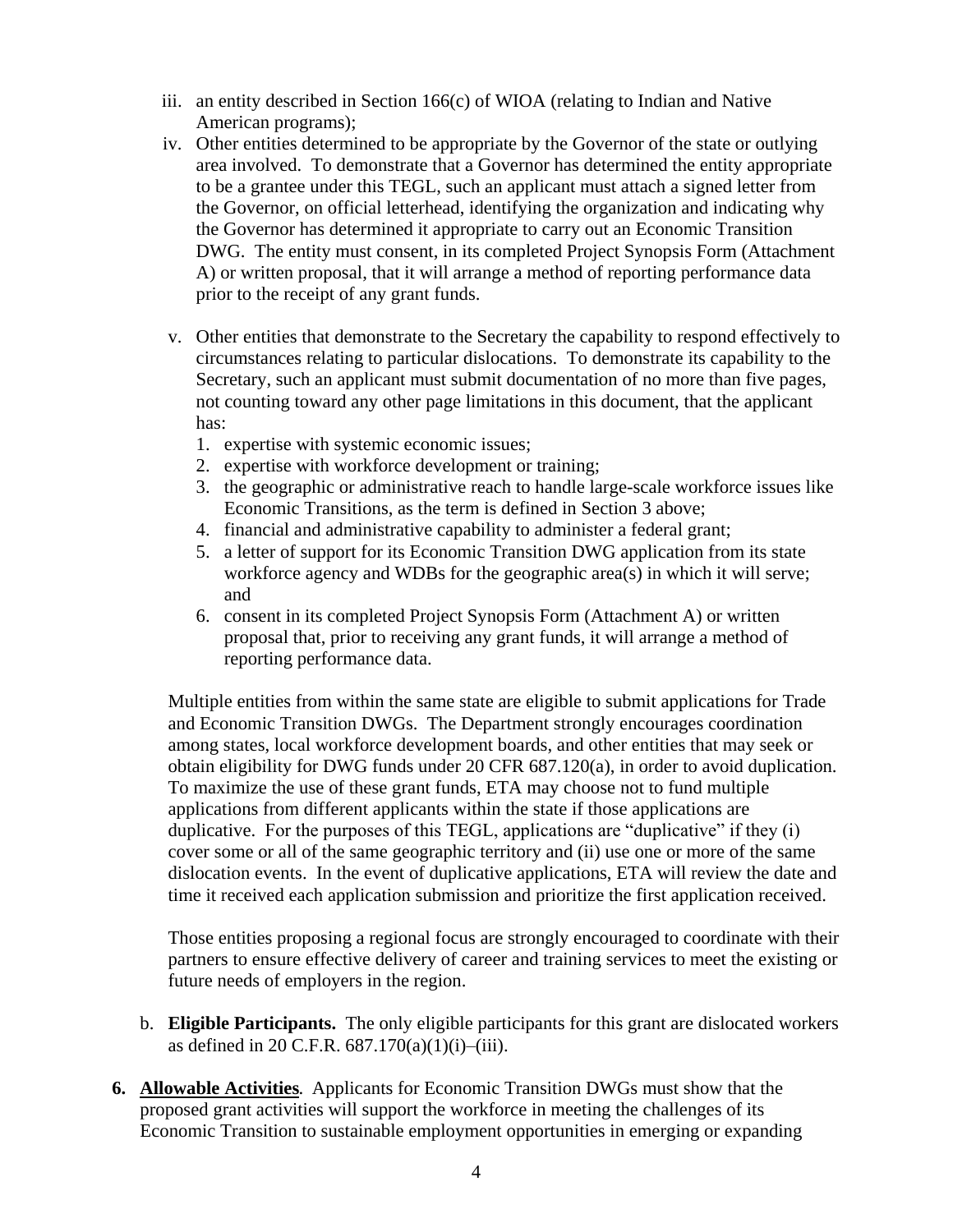industry sectors and give priority to training over other types of services. All activities must be permissible under 20 CFR 687.180(a).

The types of activities and services that may be provided include the following:

- a. **Training and Work-Based Training Models.** Some of the allowable training and work-based training approaches include, but are not limited to:
	- traditional classroom training funded through Individual Training Accounts (ITAs) including apprenticeship programs on the state's Eligible Training Provider List; or
	- connecting businesses and workers to on-the-job or customized training programs and apprenticeships before or after layoff, in order to help facilitate reemployment.

**Note:** Applicants are encouraged to investigate existing training curricula and approaches, including those housed on the Skills Commons [\(www.skillscommons.org\)](http://www.skillscommons.org/). However, if existing curricula or appropriate tools do not meet the goals of the proposed project, Economic Transition DWG funds may be used to develop appropriate curricula with prior approval from the Grant Officer.

Training and work-based training strategies included in an application must follow WIOA requirements as described in TEGL No. 19-16.

- b. **Career Services.** Career services provide dislocated workers with a range of services, training, and job placement assistance they need to fill jobs in the identified emerging or high-demand sectors. Allowable career services are described in detail in TEGL No. 19- 16. Examples of allowable career services include, but are not limited to:
	- soft skills such as punctuality, personal maintenance skills, and professional conduct;
	- in-depth interviewing and evaluation to identify employment barriers and development of individual employment plans; and
	- career planning (that includes a career pathway approach), job coaching, and job matching services.
- c. **Supportive Services.** Grant recipients may offer supportive services to participants either directly or through partner organizations, based upon the specific needs and focus of the project plan. Generally, supportive service strategies should align with those described in TEGL No. 19-16, and may include, but are not limited to:
	- assistance with transportation;
	- assistance with child care and dependent care;
	- linkages to community services, including services offered by partner organizations designed to support grant participants;
	- Needs-Related Payments (available only to individuals enrolled in training services and must be consistent with 20 CFR 680.930, 680.940, 680.950, 680.960, and 680.970);
	- assistance with uniforms or other appropriate work attire and work-related tools, including such items as eye glasses and protective eye gear;
	- assistance with books, fees, school supplies, and other necessary items for students enrolled in post-secondary education classes; and
	- payments and fees for employment and training-related applications, tests, and certifications.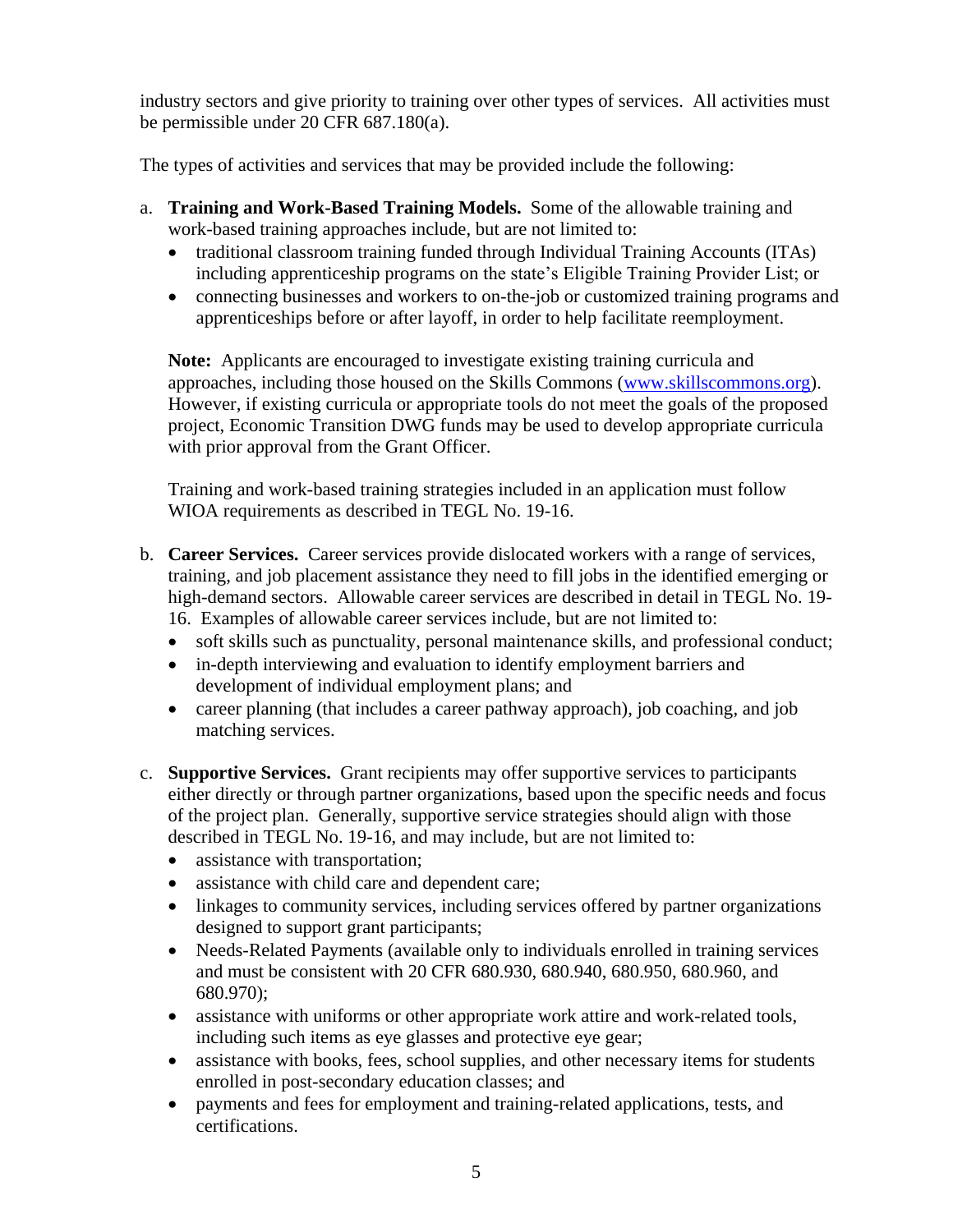### **7. Use of Funds.**

- a. For on-the-job training (OJT), applicants may use DWG funds to reimburse up to 50 percent of the wage rate for on-the-job training participants and up to 75 percent if certain criteria are met as outlined in 20 CFR 680.730. The use of DWG funds for training are subject to the eligible training provider provisions of WIOA 20 CFR 680.400-.530 and the limitations or requirements as applicable to the Dislocated Worker formula program delineated in WIOA regulations at 20 CFR part 680 and TEGL No. 19-16. Applicants may enter into OJT contracts with apprenticeship program sponsors or participating employers in apprenticeship programs for the OJT portion of the apprenticeship program consistent with 20 CFR 680.700. Depending on the length of the apprenticeship and State and Local WDB OJT policies, these funds may cover some or all of the duration of the apprenticeship.
- b. Up to 10 percent of the grant award may be used for administrative costs associated with operating the grant.
- c. DWGs are subject to the Uniform Guidance: Uniform Administrative Requirements, Cost Principles, and Audit Requirements for Federal Awards at 2 CFR Part 200 and OMB's approved exceptions for the Department at 2 CFR Part 2900.
- **8. Qualifying Event, Project Purpose, and Grant Activities.** As with other DWGs, DOL will only fund applications that are responsive to the requirements of WIOA and this TEGL. For an application to be considered responsive, the applicant must complete the suggested Project Synopsis form (see Attachment A), which contains all information and requirements set out in this TEGL, or submit a written proposal, not exceeding 10 pages double-spaced (this page limit does not apply to any additional documentation required below), containing all information required by this TEGL and the Project Synopsis form. Where the Project Synopsis and this TEGL require attachment of additional documentation, this documentation must be independently verifiable and not exceed more than 10 pages. This page limit does not count toward the 10-page limit on the proposal.

The informational requirements of a responsive application are explained below:

- Qualifying Event; and
- Project Purpose and Description.
- a. **Qualifying Event.** To demonstrate eligibility for the Economic Transition DWG, an applicant must show: (i) that it has experienced an Economic Transition; and (ii) that this Economic Transition has caused significant worker dislocations. Instructions for how to meet both of these requirements are below:
	- **Demonstrating Economic Transition:** Applicants must first identify and document the specific Economic Transition issue it is facing, as well as the geographic areas affected by the transition. An "Economic Transition" is a far-reaching economic or workforce trend or event, beyond the operating conditions of one employer, which has caused a significant worker dislocations in a stated geographic area.
		- i. One of the following, if documented as described below, is an eligible qualifying event for DWG funding under this TEGL:
			- 1. job loss or employer/industrial reorganization due to trade or automation;
			- 2. the loss, significant decline, or major structural change or reorganization of a primary or legacy industry in a regional economy, such as manufacturing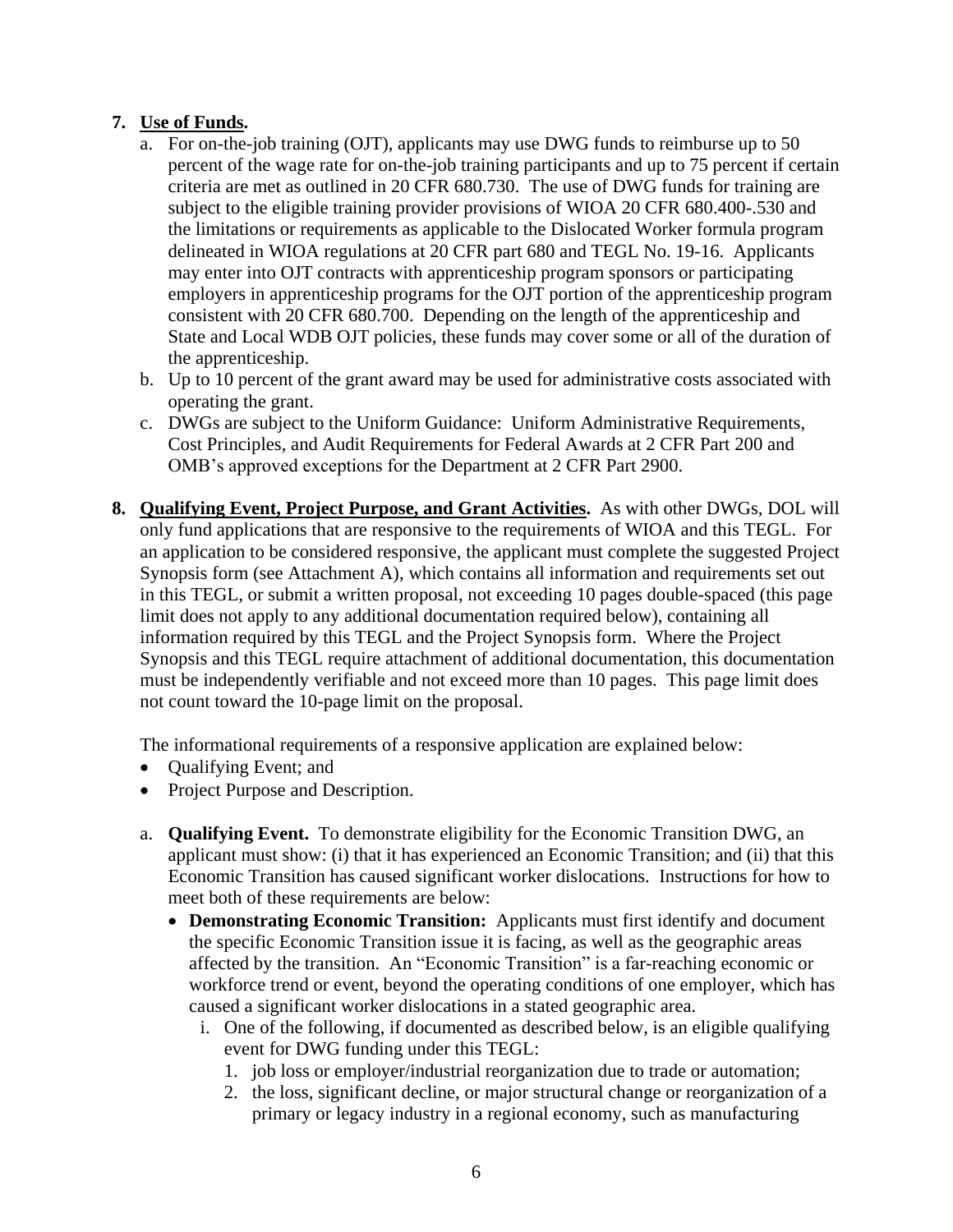downturn due to technological advances, impacts on the agricultural industry due to trade, or other economic trends; and

- 3. other Economic Transition or stagnation that may disproportionately impact mature workers, putting them at risk for extended unemployment, lower wages, underemployment, and more.
- ii. If the Economic Transition is not one of the qualifying events listed above, the applicant must identify and describe a far-reaching economic workforce trend or event, document its existence, and connect it to the significant worker dislocations it includes in its application according to the directions below. The description of the Economic Transition must include supporting documentation of the Economic Transition. ETA will not fund applications providing only generalized discussions of job loss in the state or region.
- iii. The application must include additional documentation verifying the existence of the Economic Transition described. ETA places no restrictions on the type of documentation an applicant may use, and documentation could include labormarket analysis, trends in the growth or decline of types of employers or industrial employment opportunities, excerpts of media reports and academic studies, etc.
- **Significant Worker Dislocations:** The applicant must demonstrate that:
	- i. The geographic areas that the DWG would serve have experienced a significant number of dislocations over the past 18 months and that these dislocations result from the Economic Transition it has described according to the directions above. For the purposes of this TEGL, a "significant worker dislocation" means either:
		- 1. 50 or more workers; or
		- 2. If fewer than 50 workers, the applicant must demonstrate that the total number of dislocations in particular geographic area has had a substantial enough economic impact that it necessitates additional assistance beyond normal Rapid Response or formula Dislocated Worker activities.
	- ii. An applicant may document that significant worker dislocations have occurred through any method it deems appropriate, including but not limited to:
		- 1. Labor Market Information or other official data demonstrating dislocations, extended periods of unemployment, or other relevant information, within the area(s) to be covered by the grant; or
		- 2. layoff notifications (including Worker Adjustment and Reemployment Notification (WARN) Act notices) or Rapid Response data.

Provided the identified dislocations stem from the same Economic Transition, dislocations may be from different, unrelated employers or in different, unrelated sectors. For example, unconnected dislocations in the affected area's manufacturing and financial services sectors could qualify if the applicant successfully demonstrates both stem from increased automation in the areas the grant would serve.

b. **Project Purpose and Description.** The applicant must demonstrate that its project will help move its workforce toward sustainable opportunities in high-demand sectors that could transform the applicant's economy. There are two components (listed below) to the project description and purpose of the Trade and Economic Transition DWG.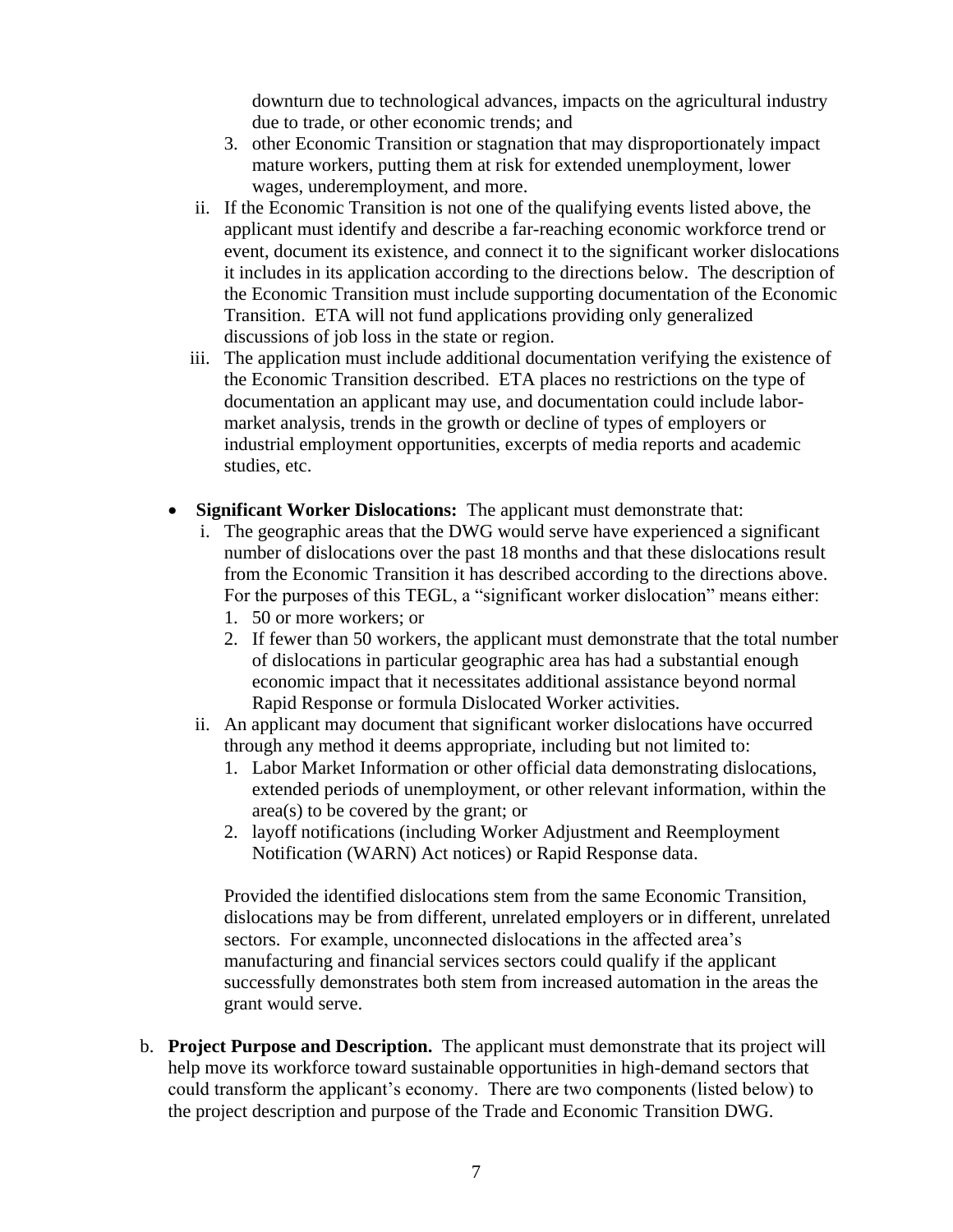Service Delivery Strategies and Innovations

The applicant must describe the sectors or areas included in the proposed project, and the types of services the applicant proposes to provide to eligible participants. Applicants must address the following:

- $\bullet$  The sector(s) to which the applicant wishes to transition workers dislocated during its Economic Transition, describing and documenting:
	- i. why opportunities in this sector are sustainable; and
	- ii. any characteristics of the applicant's workforce, or any resources easily available to the applicant, that could speed or ease transition to these sector(s).
- Any innovative employment and training techniques the applicant will deploy, consistent with WIOA Section 134(c) and (d).
- Supportive services that will be provided by the grantee and its partners to ensure participant success (see Section 6 above).
- The extent to which the training activities could have broader benefit to the geographic areas covered by the DWG, such as by building or improving infrastructure or creating the capacity for the area to handle future job loss caused by Economic Transition without additional federal assistance.
- Where appropriate, applicants should include copies, excerpts, or descriptions of any connections to the WIOA State Plan or other existing sector or career pathways projects; statewide or regional talent or economic development initiatives, including existing Comprehensive Economic Development Strategies (CEDS); infrastructure improvement plans, such as state highway construction plans, approved by the U.S. Department of Transportation; business engagement strategies; or similar efforts. If an applicant attaches these materials to its application, they count toward the 10-page limit on additional documentation, but not the 10-page limit on the application proposal.

In addition, state performance goals for the WIOA Core Dislocated Worker program serve as a basis for each DWG's performance goals, and are based on the primary indicators of performance found in WIOA Section 116. These goals will be utilized for DWGs unless applicants request additional considerations in setting performance targets for an individual grant. Native American Program Section 166 applicants should use goals established for that program as a basis for DWG performance targets. Goals approved in the DWG application process serve as final performance targets. Primary indicators of performance and reporting requirements will be set out in the grant agreement.

### Community Partnerships

Applicants are encouraged to develop new or enhance existing partnerships with relevant entities that support the goals of the project in the areas covered by the grant activities.

To ensure proper participant eligibility determinations, as well as delivery of appropriate career, training, and supportive services, at least one local Workforce Development Board (WDB) or American Job Center (AJC), located in the area(s) proposed to be covered by the grant, must be a partner in the grant. Applications that do not demonstrate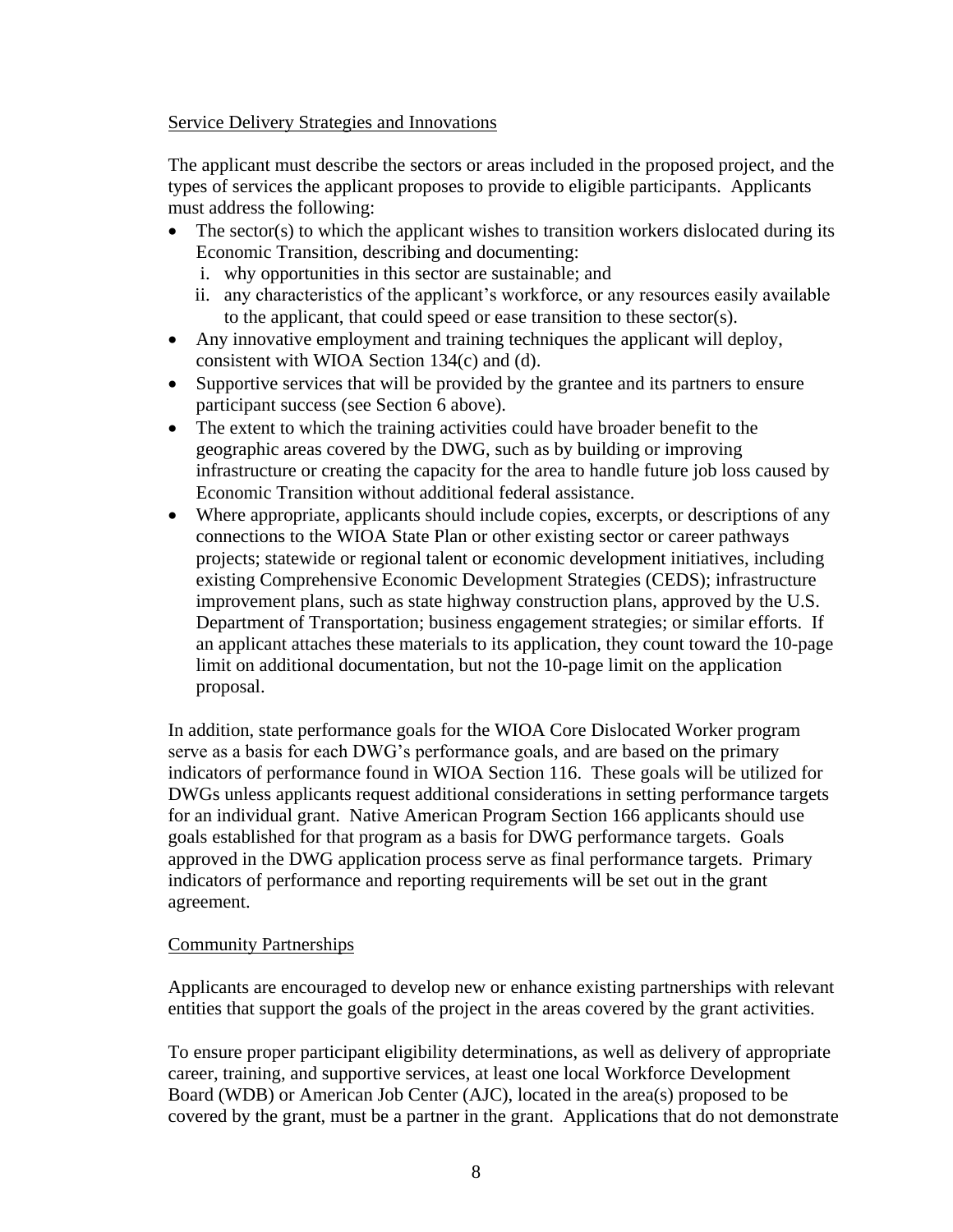commitment from at least one WDB or AJC will not be awarded grant funds. Applicants will demonstrate such commitment by including at least one letter of support.

Applications that do not demonstrate commitment from at least one AJC or local WDB will not be awarded grant funds. Applicants also must indicate in their application that they will coordinate with the chief elected officials of any local areas in which the proposed DWG project would operate.

In cases where a local WDB or consortium of local boards is the applicant, the application must include a letter of support from the state workforce agency.

In addition, applicants are strongly encouraged to demonstrate partnerships with local economic development organizations, unless the applicant can successfully demonstrate that the proposed activities fit within an existing economic development plan for a regional economic transition. Other partners are likely to vary based on the unique characteristics of each area and the specific needs of each proposed grant approach. Applicants may partner with additional community organizations as necessary to create innovative and collaborative approaches to addressing the specific challenges to be addressed by the grant. Such partners may include, but are not limited to:

- employers or industry organizations;
- business engagement-focused partner organizations at the state or regional level;
- community planning, development, or transportation organizations;
- faith- and community-based organizations; and
- educational institutions.

Applicants must identify in the Project Synopsis, or written proposal, any such partners that may be included in the project and describe roles of each partner and how the partnership network may support a comprehensive approach to serving participants or address a particular aspect of the grant operation.

Grant funds received under the Economic Transition DWG may not be used to pay for services delivered or activities carried out by partner organizations, nor for strategic planning or related activities.

- c. **Demonstration of Grant Activities.** Applications must demonstrate the following about activities for which applicants intend to use Economic Transition DWG funds:
	- Where applicable, the activities are designed to fit within any regional economic development visions or priorities, including the WIOA State Plan, as well as any state or regional economic strategies involving the Economic Transition identified in the application.
	- The proposed career and training activities prepare eligible dislocated workers for employment in high-growth sectors of the economy within the area to be covered by the grant.
	- All activities supported by the grant, including supportive services, are appropriate for transitioning dislocated workers into high-growth sectors, with opportunities to earn a family-sustaining wage.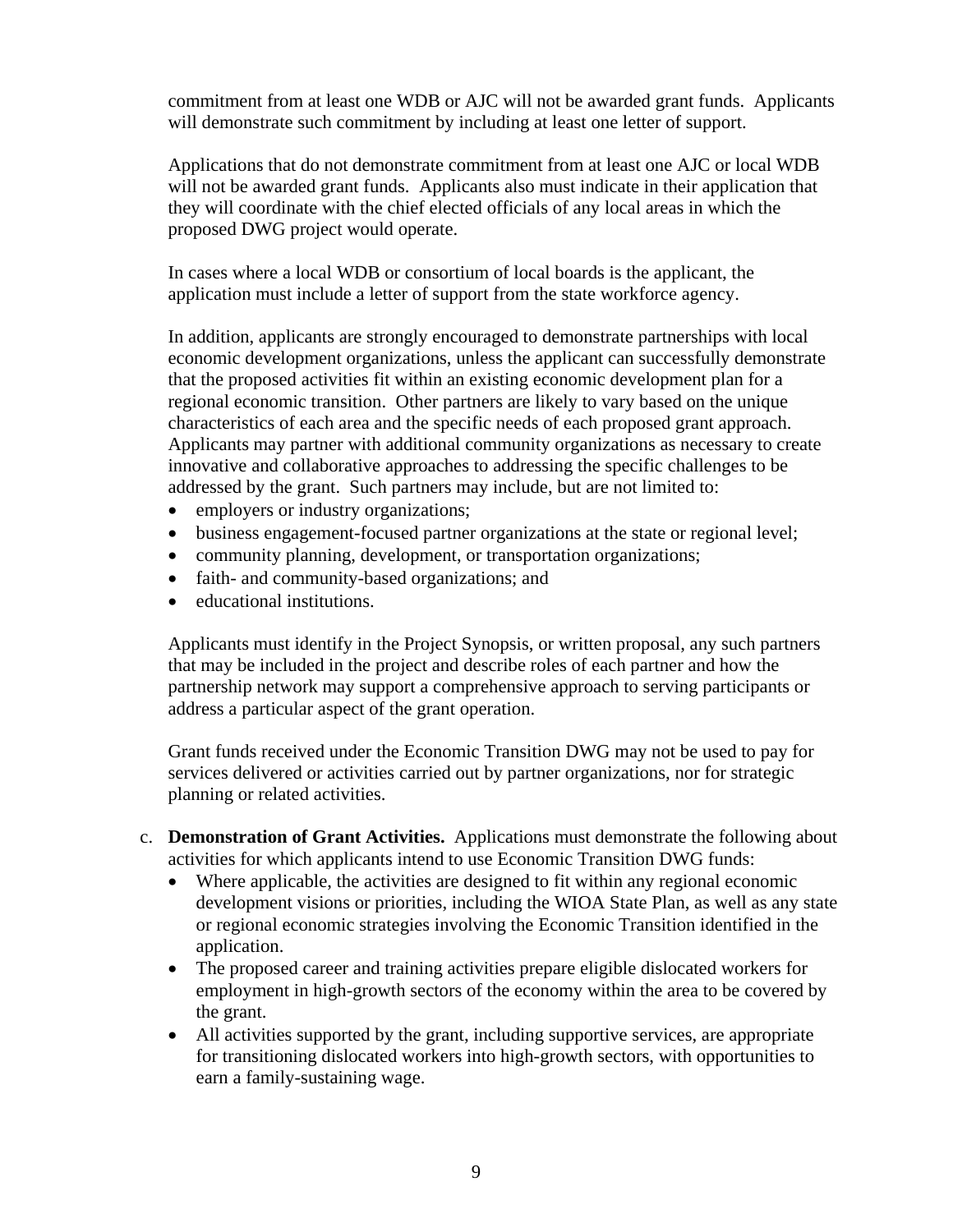**9. Availability of Funds and Application Review and Award.** The Department is making up to \$100 million available under this TEGL, with the total available funds subject to reduction due to unforeseen DWG funding needs, such as natural disasters and national emergencies. Applicants may apply for grants of up to \$8 million each. To receive funding for an Economic Transition DWG, applicants must meet all eligibility requirements described in this TEGL, as well as submit a responsive application that addresses the mandatory programmatic components outlined in this document and the Project Synopsis.

ETA will fund applications that meet all requirements based on the order ETA received them, until all funds are depleted. If there are more responsive applications than available funds, ETA will fund applications based on the order of receipt until it depletes available funds. Available funds for this grant could be depleted by other, unforeseen DWG funding needs, such as natural disasters and national emergencies. ETA will not review nonresponsive applications, which are those that do not meet all requirements in this TEGL and the Project Synopsis form. If an applicant initially submits a non-responsive application, and then later resubmits a responsive application meeting all requirements before the application deadline, its place in the order of receipt will be when the applicant submitted the responsive application.

ETA will determine final award amounts subject to available funds. If the total requests are less than the available funding, or if additional funds become available, grant awards may be increased proportionately. The Department will negotiate the final funding amount. ETA may require grant recipients to revise budget documents prior to award execution to account for discrepancies between funding requests and actual award amounts. The period of performance for Economic Transition DWGs is two years. Grant funds will be available for expenditure through September 30, 2020. However, the Department reserves the right to provide period of performance extensions beyond this date, as it deems appropriate and necessary, to achieve the purposes of these awards.

- **10. Application Requirements.** In an effort to achieve greater efficiency and as part of ETA's ongoing effort to streamline the grant award process, grantees must submit the following items through Grants.gov at [www.grants.gov:](http://www.grants.gov/)
	- An electronically signed copy of a SF-424 Application for Federal Assistance (OMB Control No. 4040-0004);
	- An SF-424A Budget Information Non-Construction Programs (OMB Control No. 4040-0006);
	- A Budget Narrative to explain the projected costs reflected in each line item of the SF-424A, demonstrating how grant funds will be used. See Attachment B for instructions on completing the budget narrative;
	- A completed Project Synopsis form (Attachment A) or written proposal;
	- Documentation, not to exceed 10 pages, in support of the identified Economic Transition Event and worker dislocations as described in Section 8 above. These may include labor market analysis, academic studies, excerpts of media reports, trends in employment or industry growth, or other verifiable documentation;
	- For applicants submitting an application under the eligibility designation of demonstrating to the Secretary the capability to respond effectively to circumstances relating to particular dislocations, the following documentation of no more than five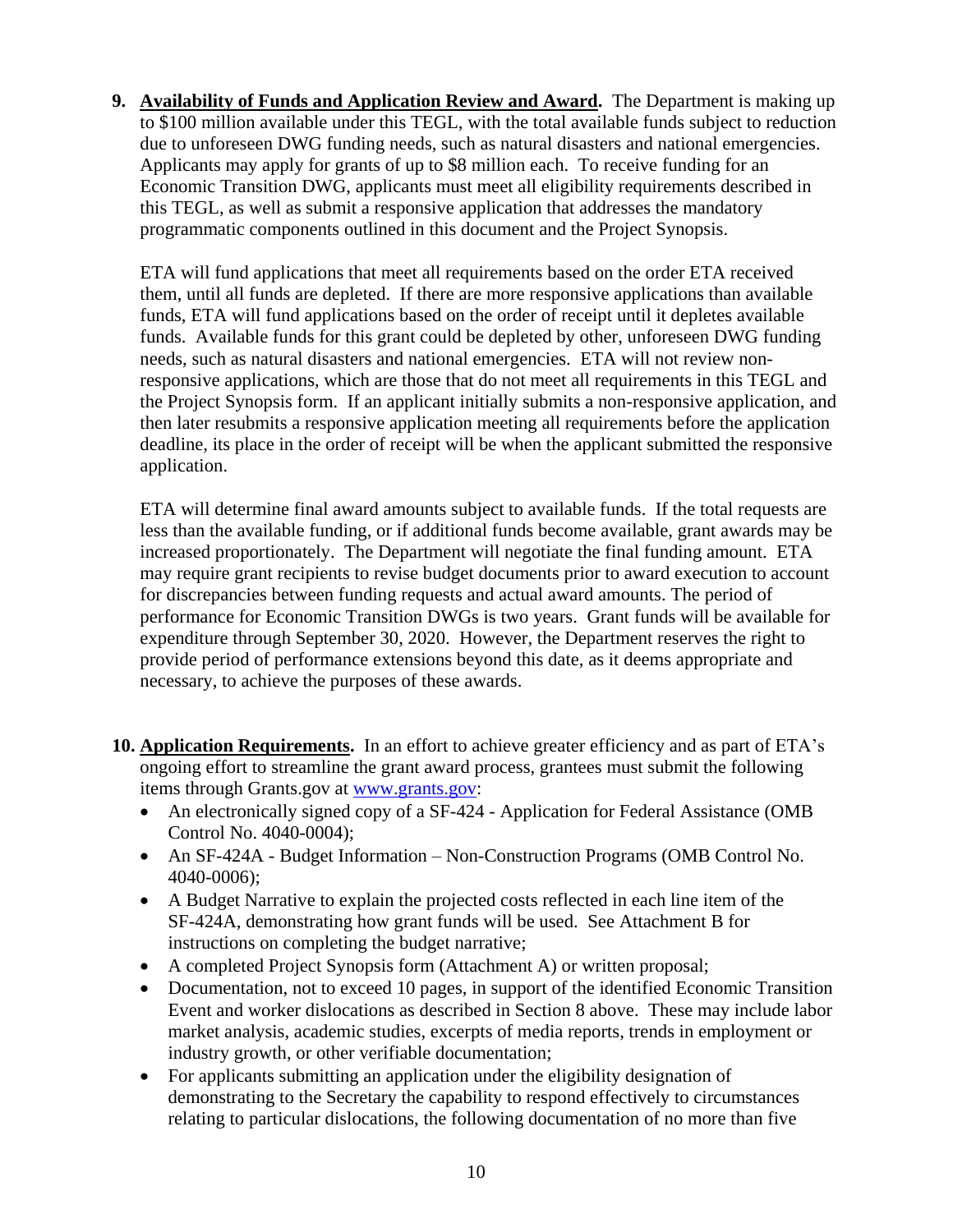pages, not counting toward any other page limitations, must be included as an attachment to the application:

- o expertise with systemic economic issues;
- o expertise with workforce development or training;
- o the geographic or administrative reach to handle large-scale workforce issues like Economic Transitions, as the term is defined in Section 3 above;
- o financial and administrative capability to administer a federal grant;
- o signoff to apply for an Economic Transition DWG from its State workforce agency and WDBs for the geographic area(s) in which it will serve; and
- o consent in its completed Project Synopsis Form (Attachment A) or written proposal that, prior to receiving any grant funds, it will arrange a method of reporting performance data.

| <b>Applicant Type</b>                                                                                                         | <b>Required Letters</b><br><b>Confirming</b><br>Partnerships in the<br><b>Economic Transition</b><br><b>DWG</b>       | <b>Required</b><br><b>Letters</b><br>Confirming<br><b>Support for</b><br>Economic<br><b>Transition</b><br><b>DWG</b> | <b>Required</b><br><b>Letters</b><br><b>Regarding</b><br><b>Eligibility for</b><br>the Economic<br><b>Transition</b><br><b>DWG</b>             |
|-------------------------------------------------------------------------------------------------------------------------------|-----------------------------------------------------------------------------------------------------------------------|----------------------------------------------------------------------------------------------------------------------|------------------------------------------------------------------------------------------------------------------------------------------------|
| <b>State Workforce</b><br><b>Agency</b>                                                                                       | <b>Local Workforce</b><br>Development Board<br>(at least one)                                                         | n/a                                                                                                                  | n/a                                                                                                                                            |
| <b>Local Workforce</b><br><b>Development Board</b>                                                                            | If partnering with<br>another Local<br><b>Workforce Development</b><br>Board, include at least<br>one support letter. | <b>State</b><br>Workforce<br>Agency                                                                                  | n/a                                                                                                                                            |
| <b>Section 166 Entity</b><br>(Native American<br>Tribe)                                                                       | Local Workforce<br>Development Board<br>(at least one)                                                                | n/a                                                                                                                  | n/a                                                                                                                                            |
| <b>Other entities</b><br>demonstrating to the<br><b>Secretary the</b><br>capability to<br>effectively implement<br>this grant | Local Workforce<br>Development Board<br>(at least one)                                                                | <b>State</b><br>Workforce<br>Agency                                                                                  | n/a                                                                                                                                            |
| <b>Entity determined</b><br>eligible by the<br><b>Governor of the state</b><br>involved                                       | <b>Local Workforce</b><br>Development Board<br>(at least one)                                                         | n/a                                                                                                                  | Letter from the<br>Governor in<br>support of<br>eligibility. This<br>letter must be<br>from Governor,<br>not the State<br>Workforce<br>Agency. |

• Depending on the applicant, applications will need to attach letter(s) demonstrating established partnerships, support, or eligibility, per the table below: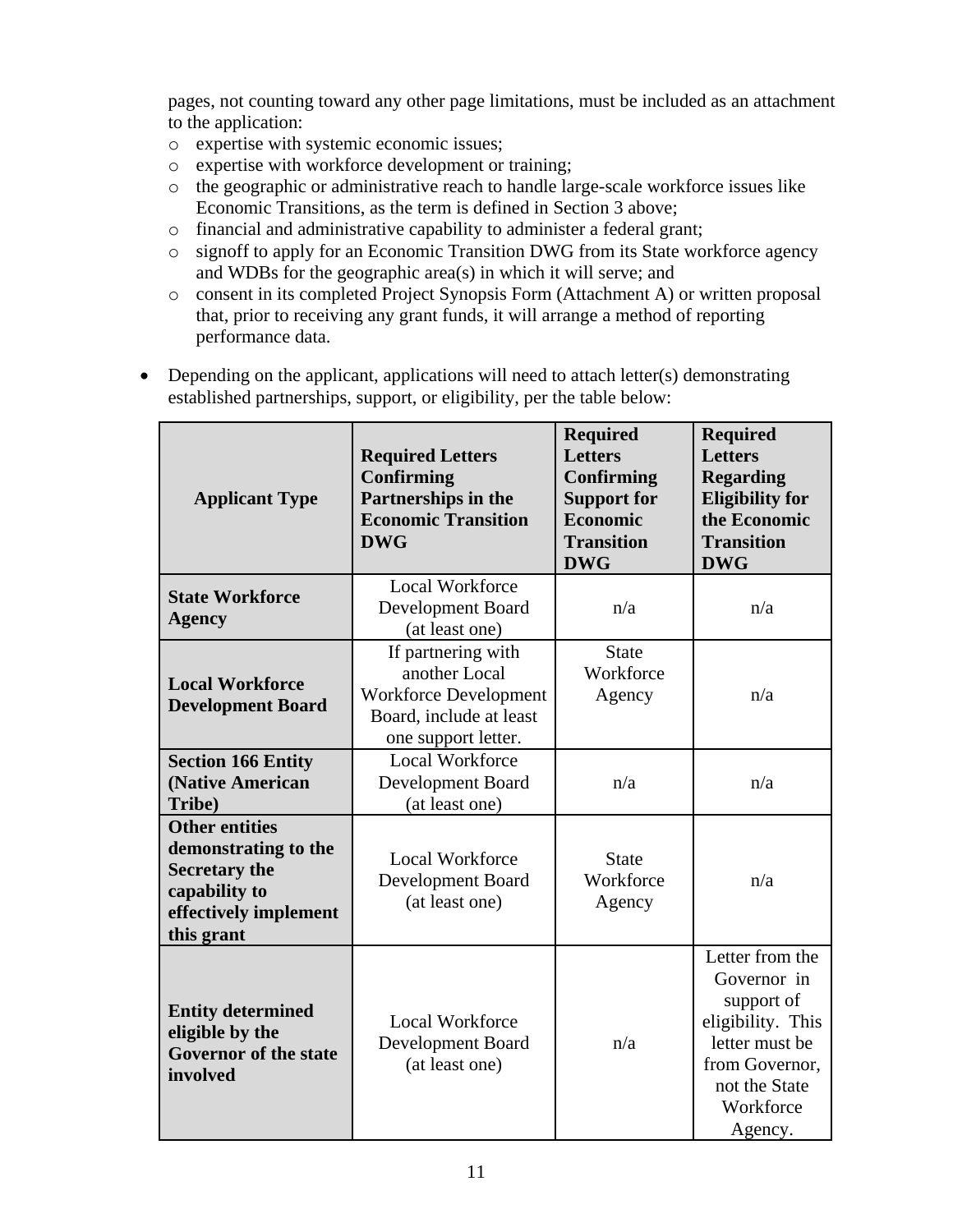If an applicant fails to provide any of the documents described above, their application will be deemed non-responsive and will not be reviewed or funded.

All applicants must consent to submitting performance data through the Workforce Integrated Performance System (WIPS) as a condition of award and must affirm this in the submission of the Project Synopsis form or written proposal. If an applicant is unable to have the appropriate systems or partnerships in place to submit required performance data, as described in Section 13 (below) by the time of the first funding increment, ETA may rescind the grant award.

*NOTE: Grantees that are states, Outlying Areas, a consortium of states, WDBs, or a consortium of WDBs are required to request participants' social security numbers (SSN), but these entities must not report SSNs to the Department, while any other grantee receiving a grant award under this funding opportunity may be required to submit participants' SSNs to the Department. More information will be detailed in the grant agreement.* 

An electronically submitted SF-424 through Grants.gov constitutes the official signed document and must reflect the total amount requested in item #18, *Estimated Funding*. Item #11 must include the *Catalog of Federal Domestic Assistance Number*, 17.277. ETA encourages application submission as soon as possible; however, **applications must be received by 11:59:59 PM EDT on September 7, 2018**.ETA plans to award these grants by September 30, 2018.

**11. Grants.gov Submission Process.** Applicants must submit the application package through Grants.gov. Applicants needing to register with Grants.gov may do so here: [https://www.grants.gov/web/grants/register.html.](https://www.grants.gov/web/grants/register.html) Registration is a one-time process, and applicants that already have a Grants.gov account do not need to register again.

To submit the required application package, applicants must:

- a. Select the *SEARCH GRANTS* tab on the Grants.gov homepage.
- b. Under the Section, *BASIC SEARCH CRITERIA*, enter the Funding Opportunity Number: **ETA-TEGL-2-18-DWG.**
- c. Select the link to the applicable Opportunity Number provided in the search results.
- d. Select the *PACKAGE* tab.
- e. Under the *ACTIONS* column, select *APPLY*.

Submitting the SF-424 through [www.grants.gov](http://www.grants.gov/) constitutes an electronically signed SF-424, Application for Federal Assistance. This submission process may at times be complicated and time-consuming. As such, the Department strongly encourages applicants to initiate the process as soon as possible, in order to allow time to resolve unanticipated technical problems.

Submission requirements stipulate that all applicants for Federal grant and funding opportunities must have a Data Universal Numbering System (D-U-N-S®) number and must supply their D-U-N-S® number on the SF-424.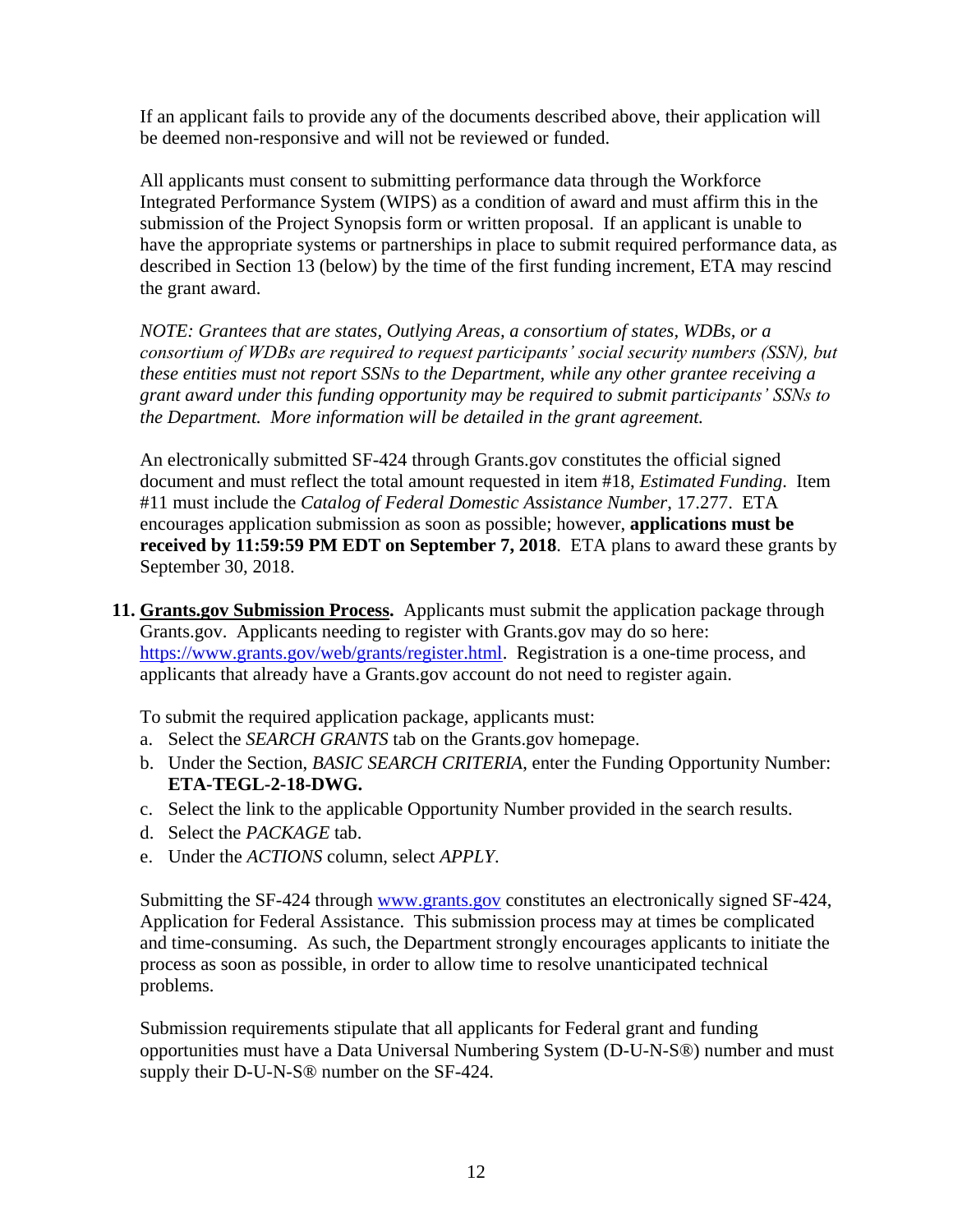Before submitting, applicants must also ensure its registration with the System for Award Management (SAM) is current. Applicants may find instructions for registering with SAM at [https://www.sam.gov.](https://www.sam.gov/) An awardee must maintain an active SAM registration with current information at all times during which it has an active Federal award or an application under consideration. To remain registered in the SAM database after the initial registration, entities must review and update the registration at least every 12 months from the date of initial registration. Failure to register with SAM and maintain an active account will result in Grants.gov rejecting the application submission.

For technical issues encountered during application submission, applicants may call 800-518-4726 or 606-545-5035 to speak to a Customer Support Representative, or email [support@grants.gov.](mailto:support@grants.gov) The Contact Center is open 24 hours a day, seven days a week, but closes on federal holidays.

**12. Other Award Considerations.** At its discretion, ETA intends to fund applicants who submit responsive applications by meeting the application requirements set out in Sections 8 and 10 above as well as any other requirements on the Project Synopsis form. ETA may elect to award a grant with or without discussions with the applicant. Should a grant be awarded without discussions, the award will be based on the applicant's signature on the SF-424, including electronic signature, which constitutes a binding offer by the applicant.

*NOTE: The Department will determine if the applicant had any restriction on spending for any ETA grant due to adverse monitoring findings within the past three years. Depending on the severity of the findings, the Grant Officer may elect to not provide the applicant a grant award or to impose conditions on the award.*

All applications deemed to be complete and responsive by the Grant Officer will go through a risk review process. Before making an award, ETA will review information available through any OMB-designated repository of government-wide eligibility qualification or federal integrity information, such as the Federal Awardee Performance and Integrity System (FAPIIS), Dun and Bradstreet, and "Do Not Pay." Additionally, ETA will comply with the requirements of 2 CFR Part 180 (Government-wide Debarment and Suspension (Non-Procurement)). This risk evaluation may incorporate results of the evaluation of the applicant's eligibility (application screening) or the quality of its application (technical review). If ETA determines that an entity is responsible and an award will be made, special conditions that correspond to the degree of risk assessed may be applied to the award. Riskrelated criteria evaluated include:

- 1. Financial stability;
- 2. Quality of management systems and ability to meet the management standards prescribed in the Uniform Grant Guidance;
- 3. History of performance. The Applicant's record in managing awards, cooperative agreements, or procurement awards, if it is a prior recipient of such Federal awards, including timeliness of compliance with applicable reporting requirements, and if available, the extent to which any previously awarded amounts will be expended prior to future awards;
- 4. Reports and findings from audits performed under Sub-part F Audit Requirements of the Uniform Grant Guidance (2 CFR Sections 200.500 – 200.520) or the reports and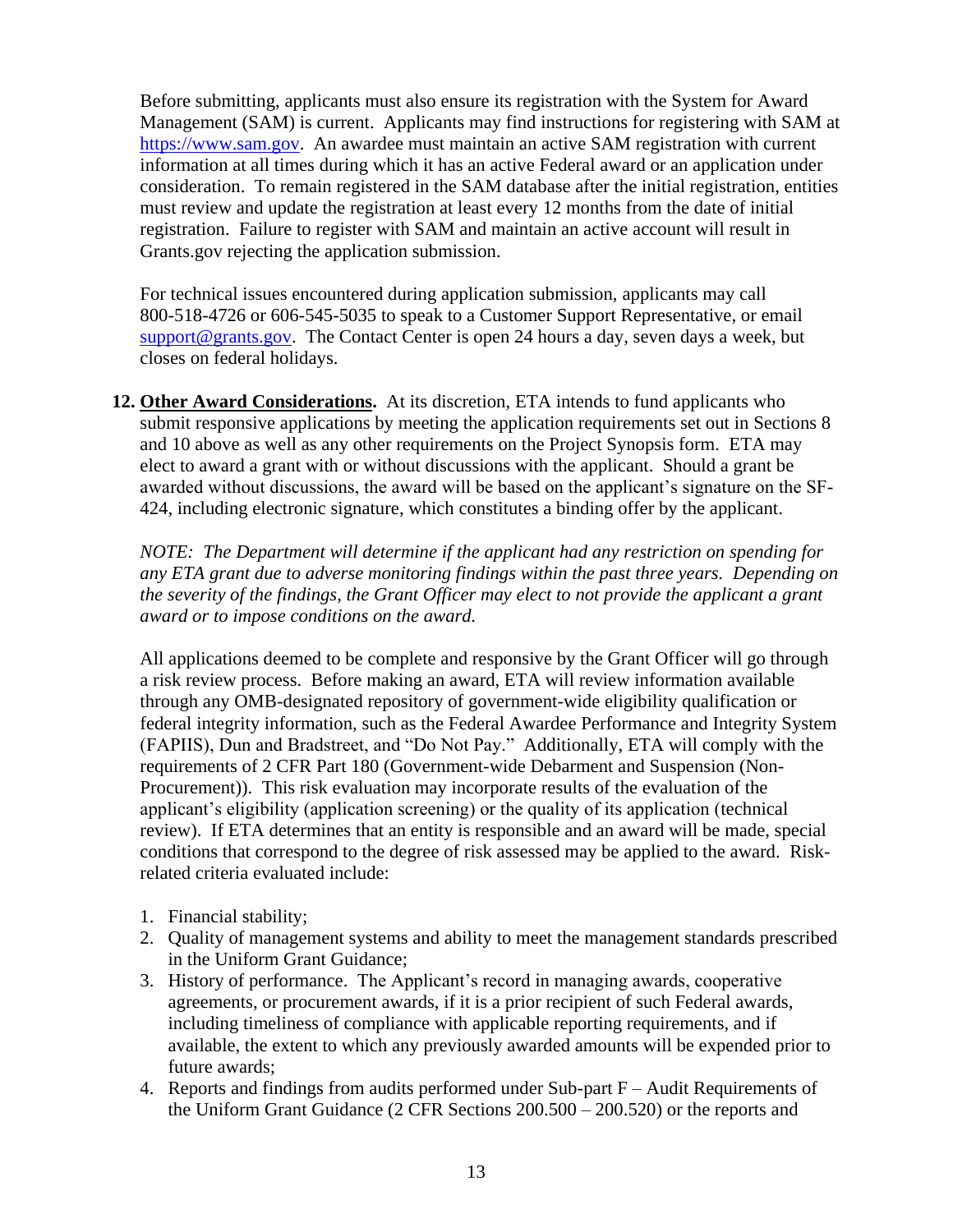findings of any other available audits and monitoring reports containing finds, issues of non-compliance, or questioned costs; and

5. The applicant's ability to effectively implement statutory, regulatory, or other requirements imposed on recipients.

Selection of an organization as a recipient does not constitute approval of the grant application as submitted. Before the actual grant is awarded, the Department may enter into negotiations about such items as program components, staffing and funding levels, and administrative systems in place to support grant implementation. If the negotiations do not result in a mutually acceptable submission, the Grant Officer reserves the right to terminate the negotiations and decline to fund the application. The Department reserves the right to not fund any application related to this TEGL.

**13. Grantee Reporting.** Primary indicators of performance and reporting requirements will be set out in the grant agreement. Additionally, performance accountability requirements for Economic Transition DWGs will be described in forthcoming DOL-only performance guidance, "*Performance Accountability Guidance Relating to Reporting Performance and Aligning Performance Definitions and Policies across Workforce Employment and Training Programs Administered by the U.S. Department of Labor.*" Information on WIOA performance is available at [https://www.doleta.gov/performance/reporting/.](https://www.doleta.gov/performance/reporting/)

DWG grantees submit performance data using the Workforce Integrated Performance System (WIPS). Information on this system is available on the WIPS Resource Page: [https://doleta.gov/performance/wips/.](https://doleta.gov/performance/wips/)

DWG grantees must submit financial reports using the ETA-9130 (G) Financial Report. Guidance and instructions are available at the following link: [https://www.doleta.gov/grants/financial\\_reporting.cfm.](https://www.doleta.gov/grants/financial_reporting.cfm)

ETA expects an applicant to have the appropriate systems or partnerships in place to submit required performance data as described in this section. An applicant must consent to submitting the required performance data to receive a grant award under this funding announcement.

- **14. Program Evaluation.** As a condition of grant award, grantees are required to participate in evaluations if undertaken by DOL. To support DOL's evaluations, as a condition of award, grantees must agree to: (1) make data, documents and records available to the evaluation contractor; (2) timely scheduling and participation in site visits, and providing access to personnel, participants, and partners; (3) timely responses to surveys, (4) encourage participants, partners, and other stakeholders to participate in evaluation activities, (5) follow evaluation procedures as specified by the evaluation contractor under the direction of DOL, and (6) participate in peer learning and information-sharing sessions facilitated by the evaluation contractor.
- **15. Paperwork Reduction Act (PRA) Statement.** The OMB Information Collection No 1225- 0086 expires May 31, 2019.

According to the Paperwork Reduction Act of 1995, no persons are required to respond to a collection of information unless such collection displays a valid OMB control number.